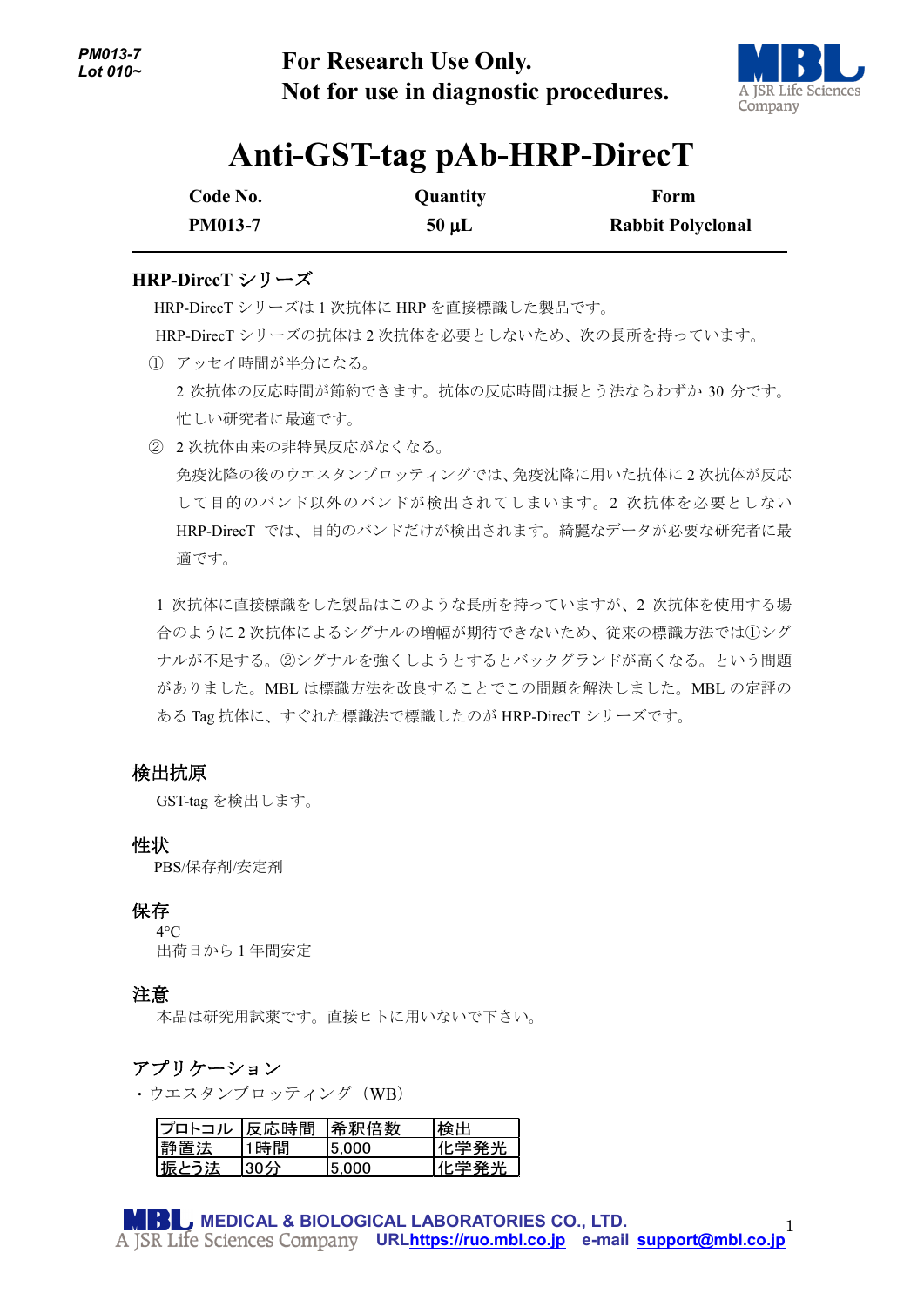\*静置法と振とう法の詳細については、プロトコルの項を参照してください。



#### 静置法と振とう法の比較

Sample: GST-Myc-His recombinant protein Antibody: x 5000

・組織染色、細胞染色:未検討

データシート中のプロトコールは参考例です。研究によって最適な条件は異なりますので、事前 に条件検討を行うことを推奨します。

## 免疫沈降(綺麗なデータを出すために)

IP Western の非特異反応が起こる理由として、以下の原因が考えられます。

## 原因:免疫沈降に用いた抗体と **2** 次抗体との反応

解決法:免疫沈降後の WB を間接法で行うと 2 次抗体が免疫沈降に用いた抗体を検出してしま います(図 2; lane 1)。1 次抗体に HRP を直接標識した MBL の HRP-DirecT シリーズ を使えばこの非特異反応は起こりません(図 2; lane 2\*)。\*lane 2 の非特異バンドは protein A/G に因るものです。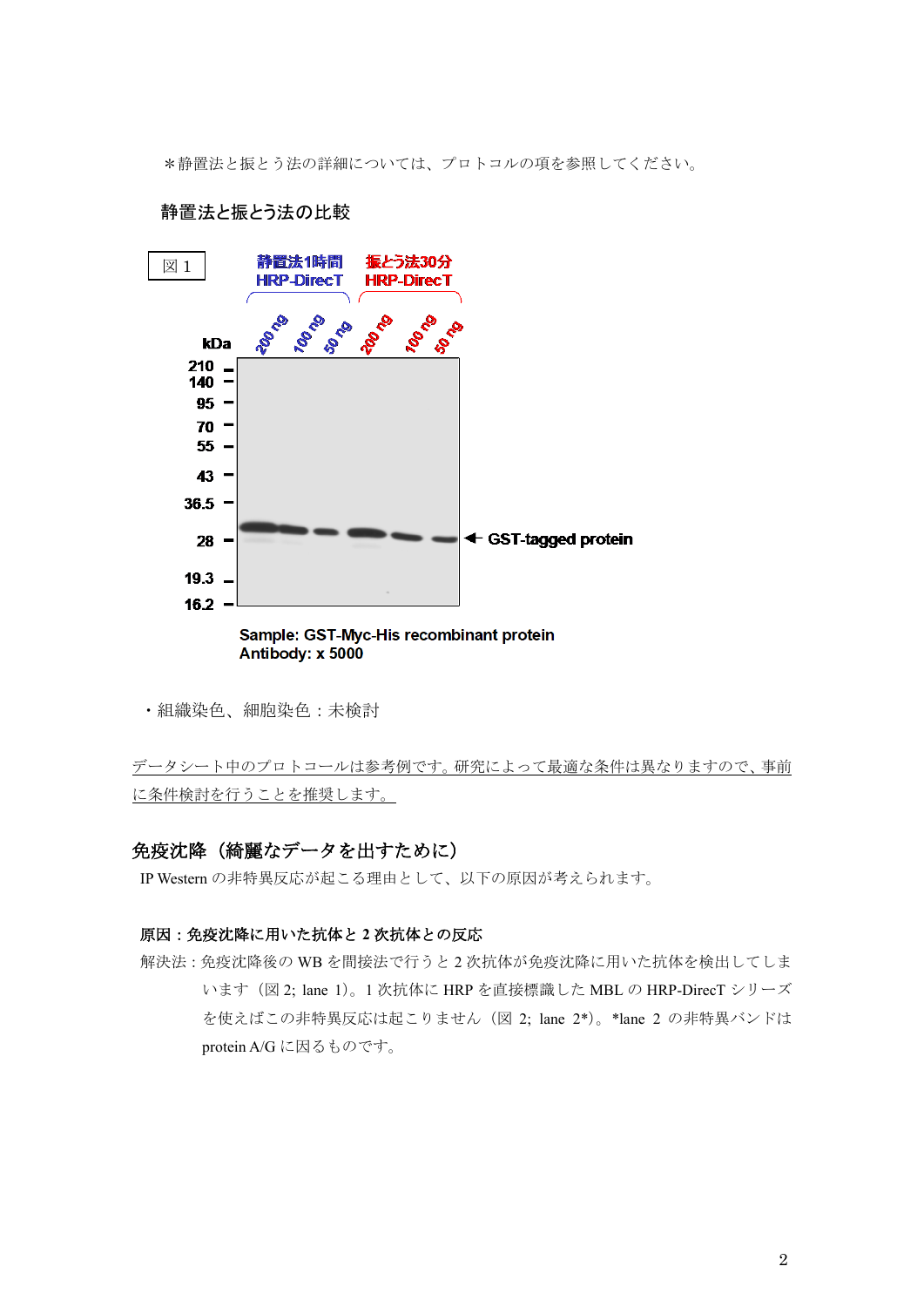

## ウェスタンブロッティング プロトコル

**x1000 x5000**

1. SDS-PAGE

一般的な方法を用いて SDS-PAGE を行います。

- 2. ブロッティング 一般的な方法を用いてブロッティングを行います。
- 3. ブロッキング ブロッティング後のメンブレンを 5%スキムミルク/PBS (又は TBS) に浸して室温で1時 間振とうします(4℃で一晩静置でもよい)。
- 4. 抗体反応 抗体使用量が節約できる静置法と、抗体反応時間が短縮できる振とう法があります。

①静置法(抗体量が節約できます)。

平らな平面にラップを敷き、その上にブロッキング済みメンブレンをブロット面が上 になるように置きます。

抗体を 1%スキムミルク/PBS(又は TBS)で希釈して全体を覆うようにかけます。抗体 希釈液の必要量の目安は 30 µL/cm2 メンブレンです。抗体の希釈倍数はアプリケーショ ンの欄を参考にしてください。

抗体希釈液が乾燥しないよう、プラスチックケースなどを被せ、1 時間室温で静置しま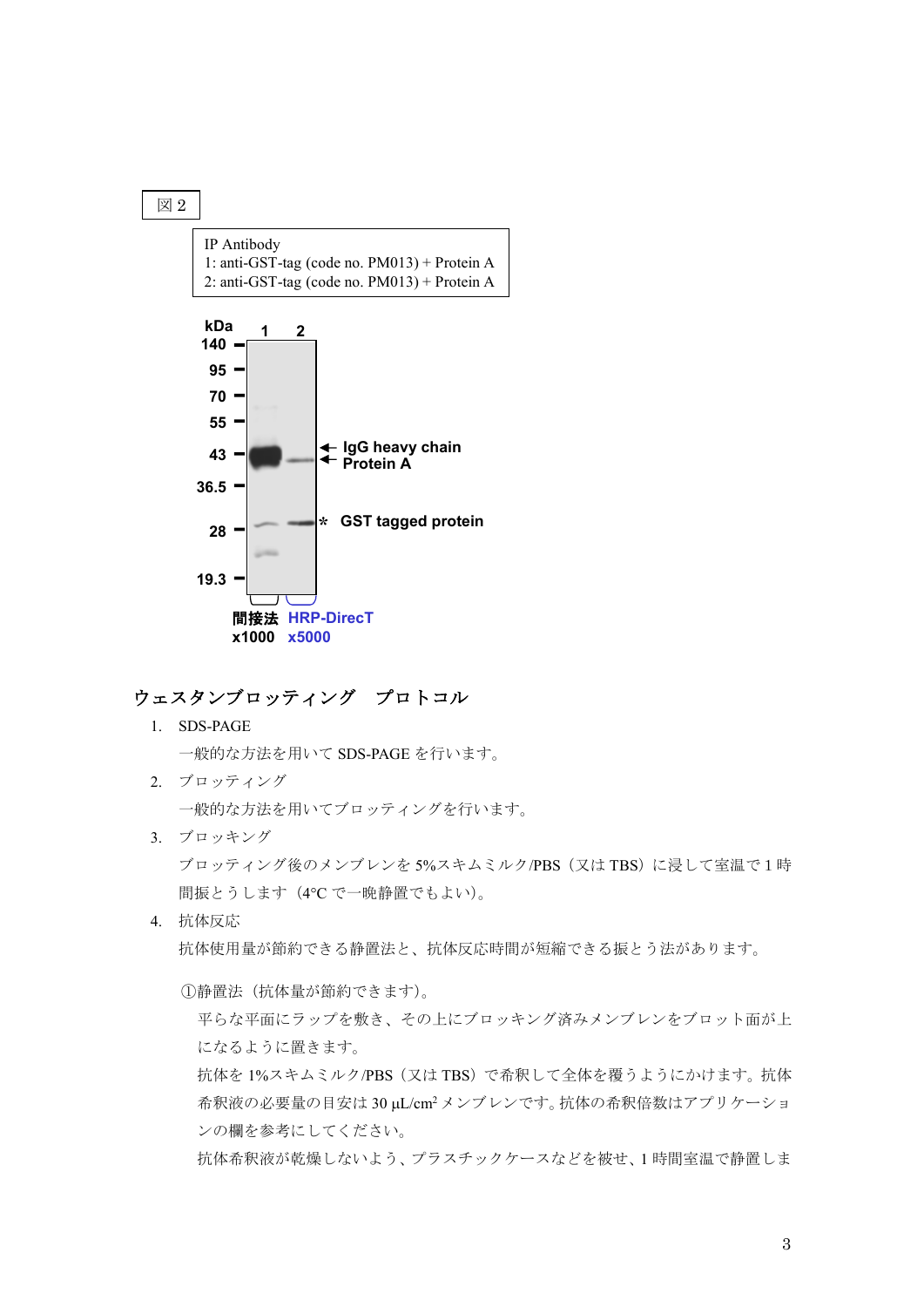- す。
- ② 振とう法(抗体の反応時間を短縮できます)

清潔な容器に 1%スキムミルク/PBS(又は TBS)で希釈した抗体を入れ、メンブレンを 浸します。抗体希釈液の必要量の目安は 10 mL です。抗体の希釈倍数はアプリケーシ ョンの欄を参考にしてください。

30 分間室温で振とうします。



5. 洗浄

メンブレンを PBS(又は TBS)/ 0.05% Tween-20 に浸して振とうして洗浄します。(5 分間×3 回)

6. 検出

化学発光の検出試薬を用いて検出して下さい。

2021 年 03 月 02 日-6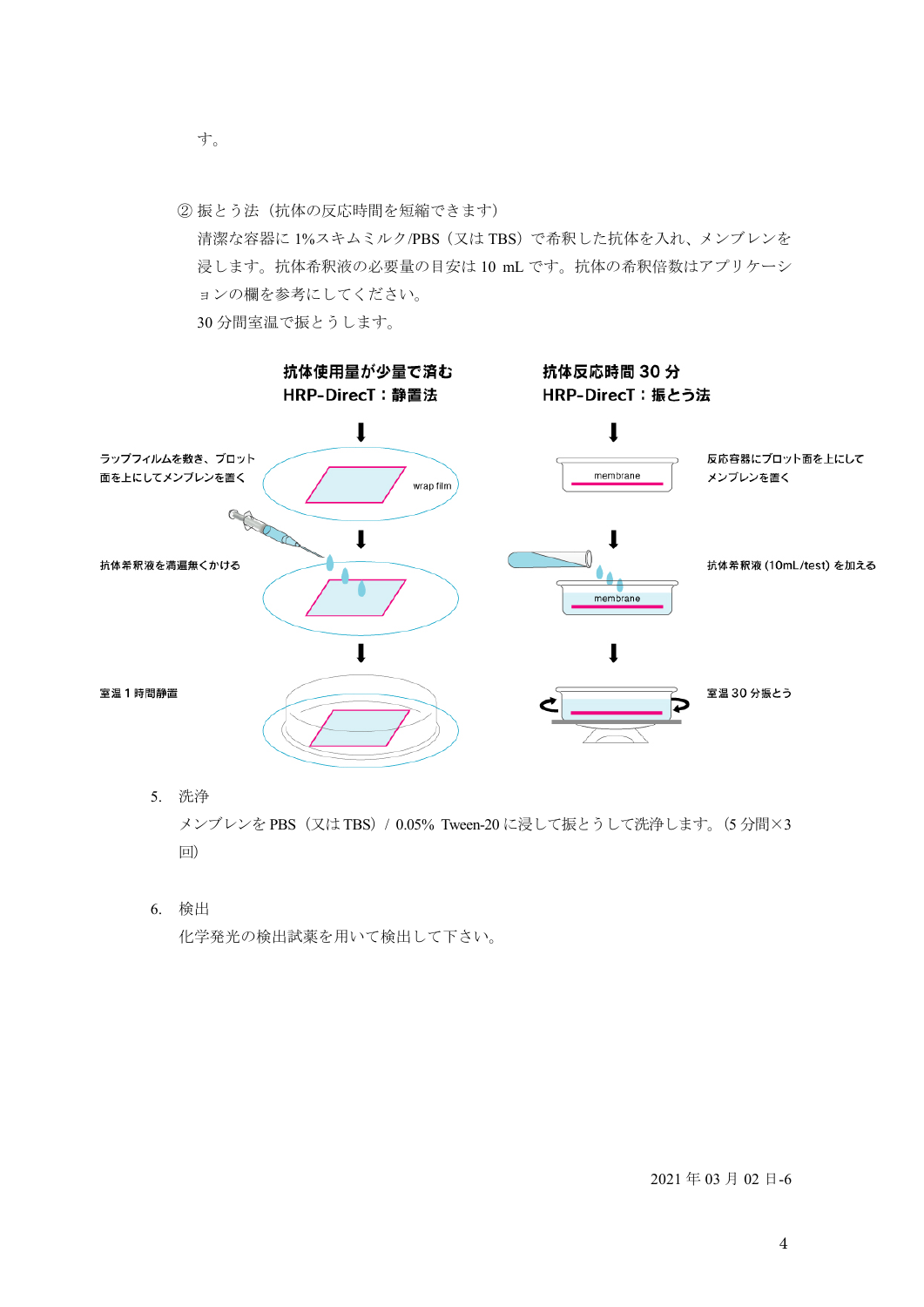

# **Anti-GST-tag pAb-HRP-DirecT**

| Code No.       | Quantity   | <b>Antibody type</b>     |
|----------------|------------|--------------------------|
| <b>PM013-7</b> | $50 \mu L$ | <b>Rabbit Polyclonal</b> |

## **HRP-DirecT Series**

-

HRP-DirecT is a series of HRP conjugated primary antibodies developed by MBL.

HRP-DirecT Series products don't need secondary antibodies. That brings the following advantages:

① Total incubation time is cut in half.

The reaction with the secondary antibody becomes unnecessary. In the shaking method, reaction time is only 30 minutes. Spend your evening doing more important things.

② Clear result

No more heavy and light chain bands in Immunoprecipitation. The HRP conjugated primary antibody will not detect your precipitating antibody. Clear result helps your research.

Usually, the secondary antibody amplifies the signal of an unconjugated primary antibody. Therefore, it is thought to be difficult to obtain a strong signal with a directly conjugated antibody. To overcome this hurdle, MBL has improved the HRP conjugation method. MBL's HRP-DirecT Series yield strong signal with minimum background. Give it a try - the HRP-DirecT Series will not disappoint you.

## **DETECTED ANTIGEN**

GST-tag

## **REAGENT**

PBS/Preservative/Stabilizer

#### **STORAGE**

This antibody is stable for one year from the date of purchase when stored at 4°C.

## **INTENDED USE:**

For Research Use Only. Not for use in diagnostic procedures.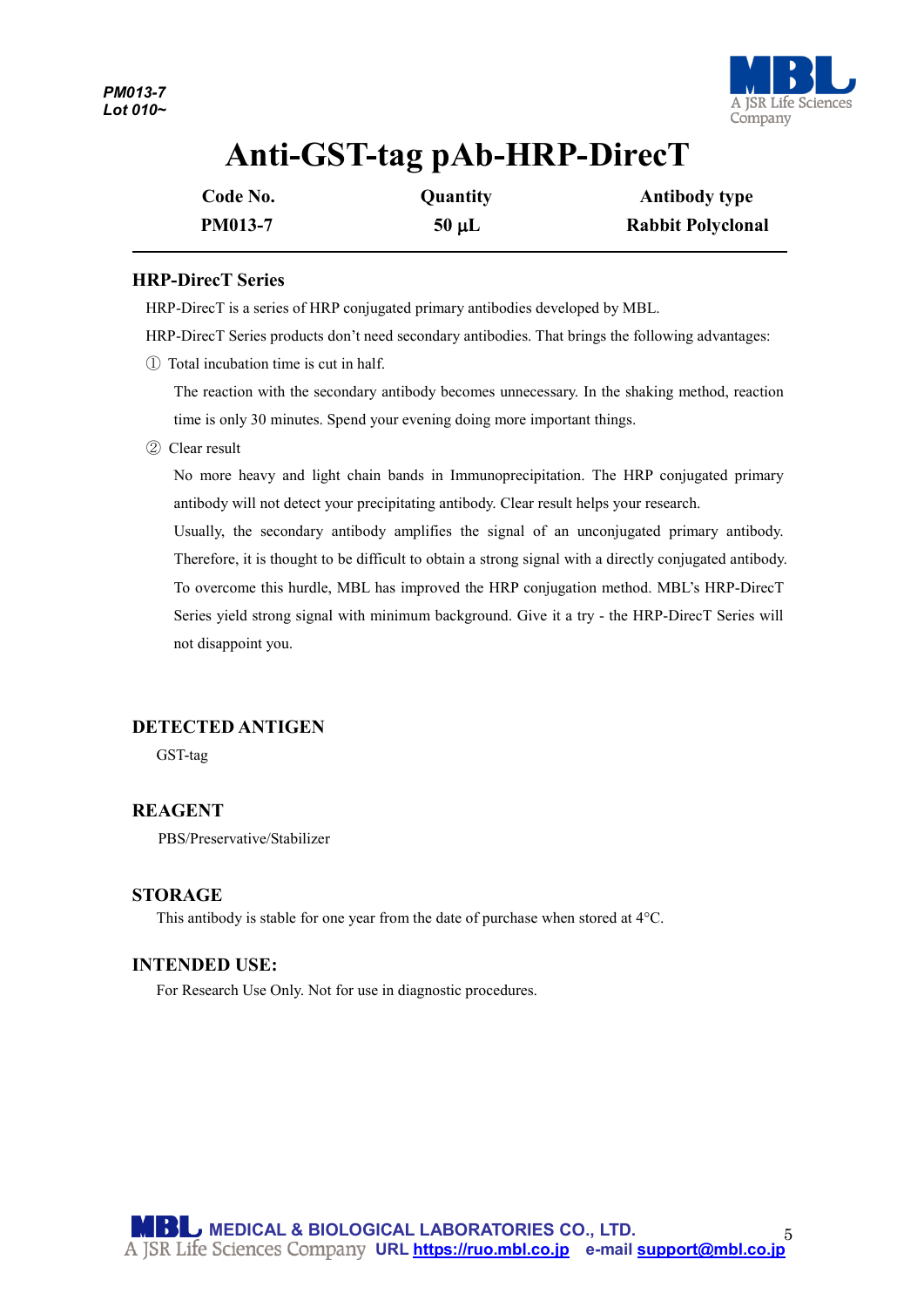#### **APPLICATION**

Western blotting

| <b>IMethod</b> | Reaction times  Dilution |        | <b>IDetaction</b>         |
|----------------|--------------------------|--------|---------------------------|
| Sitting        | '1 hour                  | 15.000 | <b>Ichemiluminescence</b> |
| Shaking        | 30minutes                | 15.000 | <b>Ichemiluminescence</b> |

\*Detailed procedure is provided in the following protocols.

Comparison of Sitting method and Shaking method



Antibody: x 5000

Immunocytochemistry; Not tested

Immunohistochemistry; Not tested

The descriptions of the following protocols are examples. Each user should determine the appropriate condition.

#### **Immunoprecipitation (for clear results)**

Here is a cause of non-specific bands at Western blotting that follows Immunoprecipitation.

#### **Cause: Reaction of the secondary antibody with the antibody used at IP. (Fig.2; lane 1) Solution**

MBL HRP-DirecT series (HRP conjugated primary antibodies products series) does not detect the precipitating antibody (Fig. 2; lane 2\*). \*The nonspecific band in lane 2 represents protein A/G.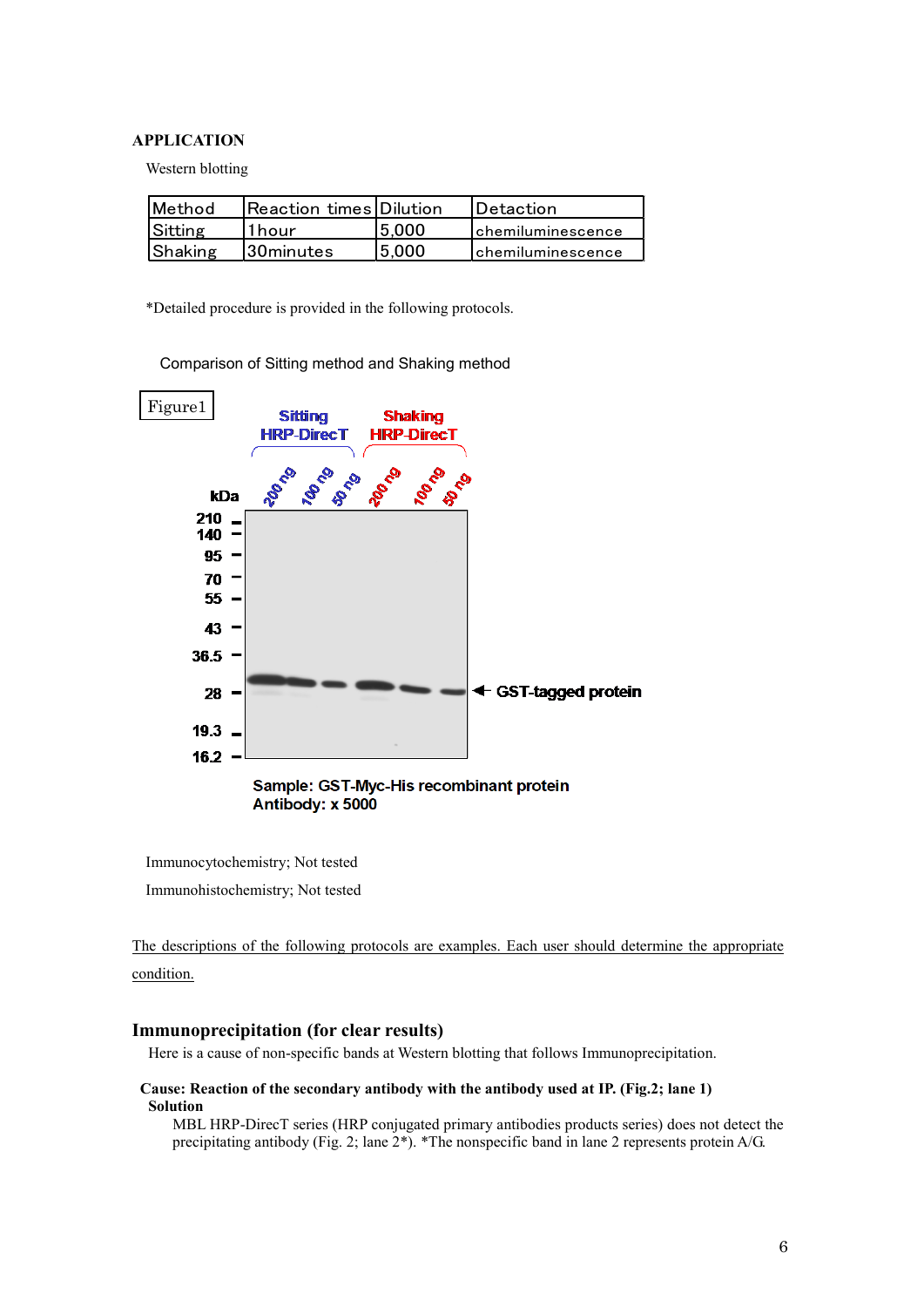#### Figure2



## **PROTOCOL Western blotting**

1. SDS-PAGE and Western blotting

Perform SDS-PAGE electrophoresis on the protein samples and transfer the protein to a PVDF membrane according to standard techniques.

2. Blocking

Block the membrane with 5% skimmed milk in PBS (or TBS). Incubate for 1 hour with shaking at room temperature or overnight at 4°C.

- 3. Incubate the membrane with HRP-DirecT antibody as follows:
- ① Sitting Method (Saving type: amount of antibody)

Dilute the HRP-DirecT antibody with 1% skimmed milk in PBS (or TBS). Use at least 30  $\mu$ L/ cm2 membrane. Antibody dilution ratio is suggested in the APPLICATION. Drain the excess blocking buffer from the membranes and place them, protein side up, on a wrap film or other suitable clean surface. Pipette the HRP-DirecT solution on to the membrane. Cover the membrane with plastic case to avoid drying. Incubate for 1 hour at room temperature.

② Shaking Method (Saving type: reaction time)

Dilute the HRP-DirecT antibody with 1% skimmed milk in PBS (or TBS). Use at least 10 mL. Antibody dilution ratio is suggested in the APPLICATION. Transfer membrane to a tray containing HRP-DirecT antibody. Incubate for 30 minutes with shaking at room temperature.